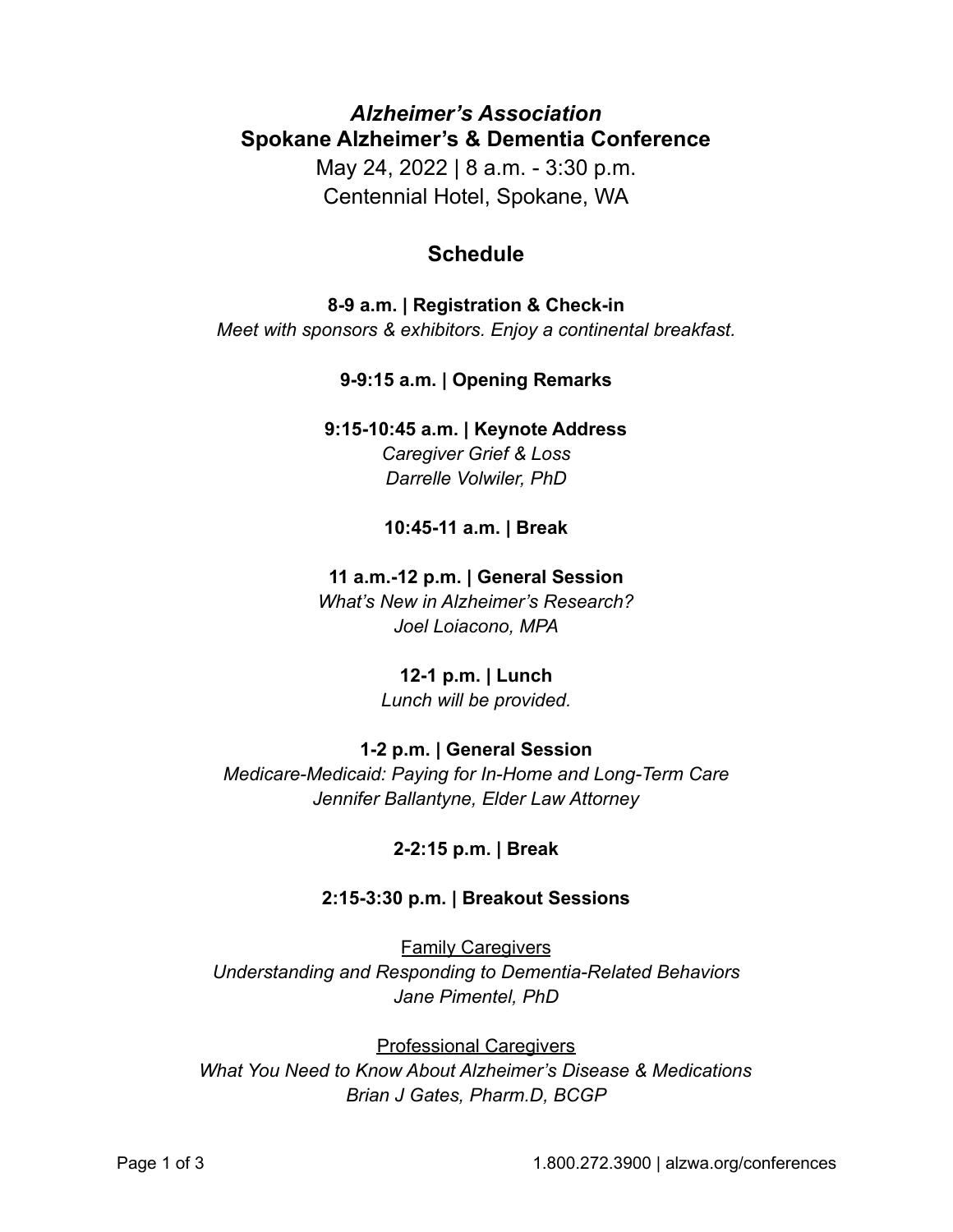### **Keynote Address | 9:15-10:45 a.m.**

**Caregiver Grief & Loss** Darrelle Volwiler, PhD *CLC Psychologist and GeriPACT Psychologist at the Mann-Grandstaff Veterans Administration Medical Center Spokane*

It's common for caregivers to have feelings of loss and grief as their life is changed by Alzheimer's and other types of dementia. Alzheimer's seems to gradually take away the person you know and love. It's not unusual for

caregivers to say that they first lost their loved one to Alzheimer's disease, and then they lost their loved one to death. As this happens, it is typical to mourn, and you may experience the different phases of grief. This session will provide you with the knowledge and skills to both understand and cope with the loss and grief that come from being the caregiver of someone with dementia.

### **General Session | 11 a.m.-12 p.m.**

**What's New in Alzheimer's Research?** Joel Loiacono, MPA *Regional Director, Eastern Washington and North Idaho and Pacific Northwest Regional Research Champion, Alzheimer's Association Washington State Chapter*

Learn about the latest developments in Alzheimer's and dementia research from the Alzheimer's Association International Conference 2021. This presentation will provide an overview of current research and trends, discuss recent findings and identify future directions in Alzheimer's and dementia science.